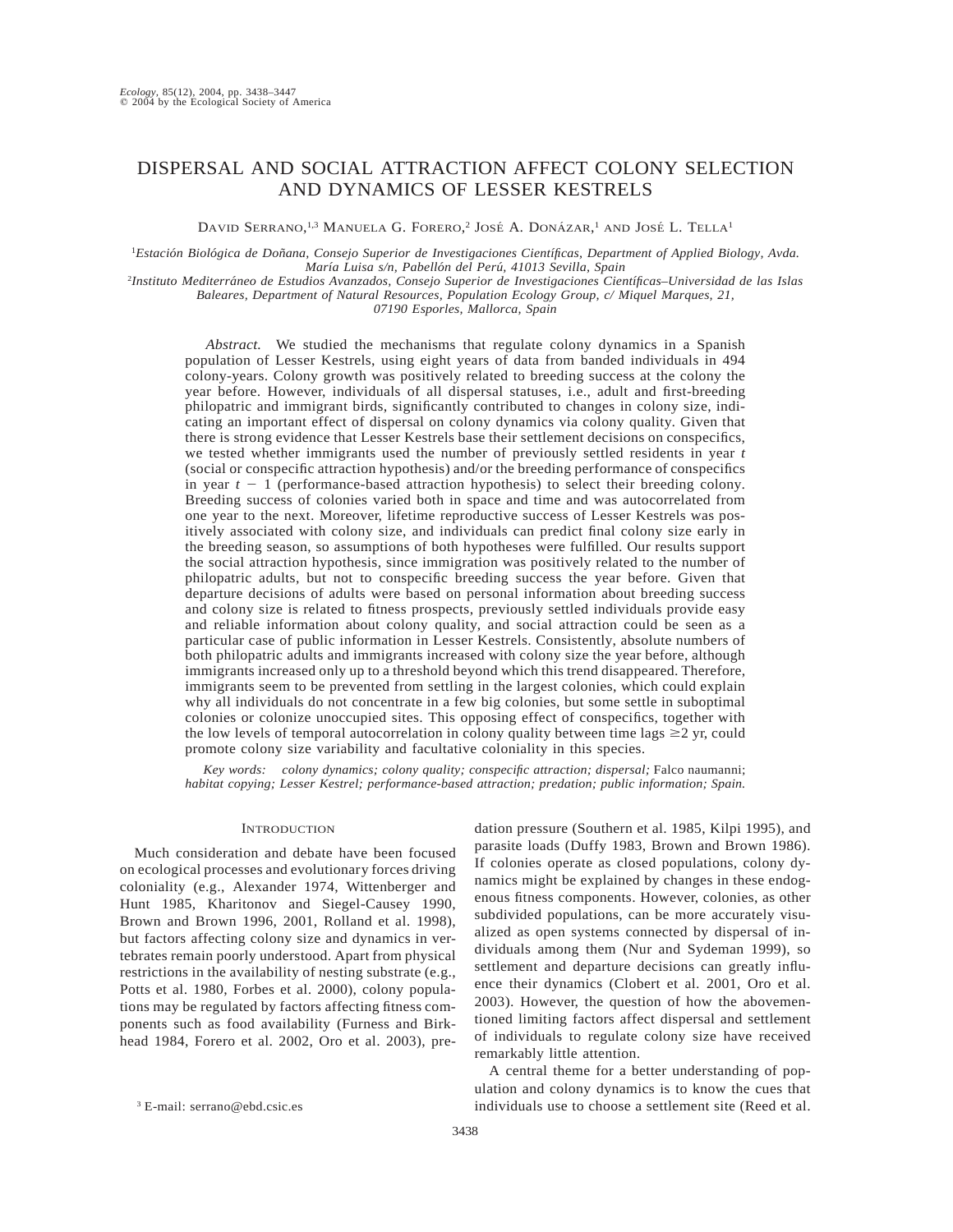1999). Assuming that individuals gather information about habitat quality (Cody 1985, Stamps 2001), two main types of strategies could be used: (1) strategies using information about environmental factors and (2) strategies using information on conspecifics (see references in Doligez et al. [2003]). To the extent that conspecifics may provide reliable information about intrinsic habitat quality, strategies based on conspecific cues are more parsimonious than direct habitat assessment and are one of the most important connections between habitat selection theory and population dynamics (Danchin and Wagner 1997). Both experimental and correlative data from a wide range of taxa have provided strong evidence that individuals may cue on the presence and abundance of conspecifics to select where to settle (''social or conspecific attraction hypothesis''; e.g., Stamps 1988, Hoeck 1989, Booth 1992, Pawlik 1992, Muller et al. 1997, Muller 1998, Etterson 2003, Ward and Schlossberg 2004). This mechanism is expected to operate broadly in breeding habitat patch choice of social animals such as colonial birds (Shields et al. 1988, Forbes and Kaiser 1994, Sarrazin et al. 1996, Serrano and Tella 2003, Serrano et al. 2003). In fact, the use of decoys and taped vocalizations have been used successfully in seabirds to attract individuals and create new colonies in previously vacant areas (e.g., Kotliar and Burguer 1984, Kress and Nettleship 1988, Podolsky 1990, Jeffries and Brunton 2001). Recently, it was suggested that individuals could use the local reproductive success of conspecifics in the past as an index of patch quality (''performance-based attraction hypothesis,'' Danchin and Wagner 1997). The role of this kind of ''public information'' (i.e., information derived from the performance of conspecifics; Valone 1989, Danchin et al. 2001, Valone and Templeton 2002) in habitat selection has been demonstrated both for territorial (Doligez et al. 2002) and colonial species (Danchin et al. 1998, Brown et al. 2000, Boulinier et al. 2002), but has been rarely tested simultaneously with the social attraction hypothesis (Doligez et al. 2004).

The aim of this study is to identify the processes that regulate colony dynamics, i.e., changes in the number of breeding pairs between consecutive years, within a long-monitored population of the facultatively colonial Lesser Kestrel (*Falco naumanni*). We first investigated if colony dynamics was affected by breeding success and colony size the previous year. Secondly, we determined the relative importance of philopatry and immigration on colony dynamics. This was possible because most individuals in our population were banded, and thereby we could determine the origin and dispersal status of individuals contributing to changes in colony size. In Lesser Kestrels, there is strong evidence that individuals rely on conspecifics cues to decide where to settle. Most individuals settle in previously occupied colonies (Serrano et al. 2003) in spite of  $\sim$ 90% of suitable unoccupied sites mixed with colonies in our population (Serrano et al. 2001*b*). Furthermore, dispersal patterns are strongly affected by the spatial distribution and size of neighboring colonies and subpopulations (Serrano et al. 2001*a*, 2003, Serrano and Tella 2003). Therefore, we investigated the predictions of both the social and the performance-based attraction hypotheses. These hypotheses required the fulfillment of some general assumptions. An obvious assumption for the evolution of breeding site selection is that the quality of the environment must be patchy (Orians and Wittenberger 1991). Moreover, to have evolved as an adaptive strategy, any social cue used to select breeding site should reliably reflect this variation in site suitability. In this way, if social attraction is operating, two key assumptions should be met: (1) colony size must be positively related to fitness prospects of individuals and (2) incoming individuals should be able to estimate final colony size early in the breeding season due to nonsynchronic settlement of individuals in the colonies. The first assumption was previously tested and fulfilled in Lesser Kestrels, as lifetime reproductive success is positively correlated with colony size (Tella 1996). On the other hand, a fundamental assumption for the use of public information is that patch quality must be autocorrelated between years (Danchin et al. 1998, Brown et al. 2000). Only in this way may prospectors benefit by the information acquired in previous breeding seasons to select their breeding patch.

The social attraction hypothesis predicts that settlement decisions are based on the presence and number of conspecifics (Stamps 1988, Reed and Dobson 1993, Serrano et al. 2001*a*, Stamps 2001). Given that the first individuals settling in the colonies early in the breeding season were the experienced philopatric adults, we predicted that the number of immigrants at a colony should increase with adult philopatry. The performance-based attraction hypothesis predicts that the net recruitment of individuals at a colony should be positively correlated with its reproductive success in the previous breeding season (Boulinier and Danchin 1997, Danchin and Wagner 1997), so the number of nonlocal recruits that had the opportunity to prospect should be positively correlated with the mean breeding success the previous year.

#### METHODS

## *Study area and study species*

Lesser Kestrels were studied from 1993 to 2000 in an area of  $\sim$ 10 000 km<sup>2</sup> situated on the Mid Ebro Valley, northeastern Spain. As in most of the European populations, kestrels breed here in buildings, primarily under tiled roofs of abandoned farmhouses surrounded by extensive cultivations of cereals (Tella et al. 1998*a*). Buildings were occupied by both solitary pairs and colonies of 2–43 pairs. Thus, Lesser Kestrels form colonies of a similar size to those found in natural sites (Tella et al. 2004), suggesting that the social environ-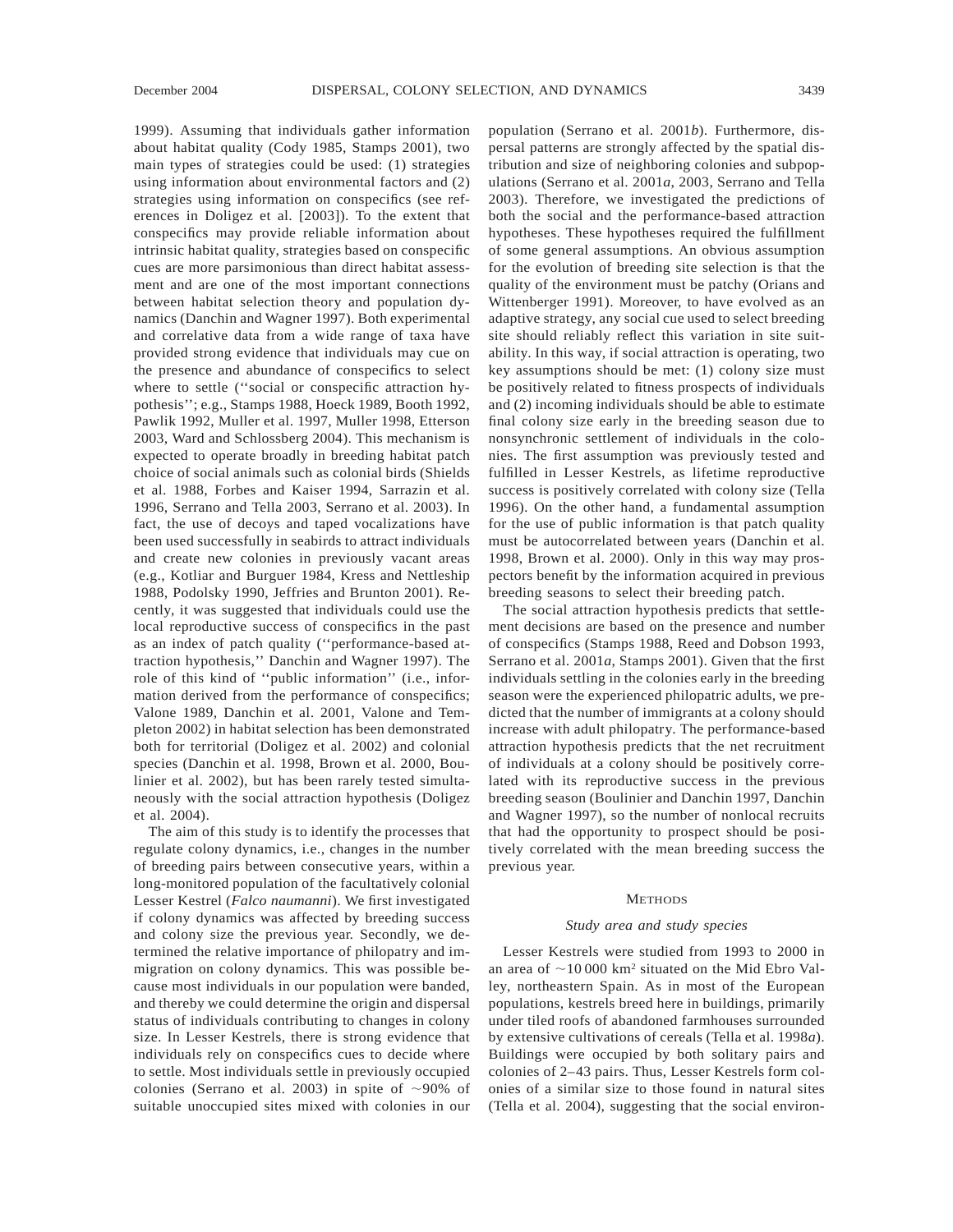ment has not changed by the occupation of buildings. Lesser Kestrels are long-distance migratory birds; firstarriving individuals settle in the colonies in late February and leave them in August, although a small part of the population is sedentary (Tella and Forero 2000). Males choose a nest hole and defend vigorously a small area around it while displaying to attract females. Once established, the female also defends the nest hole. Firstyear birds typically arrive later than adults from the wintering quarters, and individuals breed for the first time in their first or second year of life.

Shortage of suitable nesting sites does not explain variations in colony size in this population (Tella 1996). Most suitable buildings remain unoccupied (Serrano et al. 2001*b*), nest site availability being limited only in a few colonies (Forero et al. 1996). In fact, availability of nesting sites does not correlate with colony size (D. Serrano and J. L. Tella, *unpublished data*). Dispersal patterns of Lesser Kestrels are well known in this population. Most individuals disperse from their natal colony, although they tend to be philopatric at a local scale by dispersing a median distance of 7225 m (Serrano and Tella 2003, Serrano et al. 2003). Once settled, individuals show low but significant rates of breeding dispersal (27%), dispersing usually to colonies situated in their previous year home range (Serrano et al. 2001*a*).

## *Field procedures*

Since 1993, Lesser Kestrels were individually marked with a numbered metal ring and a plastic color band engraved with an alphanumeric code that can be read with spotting scopes. We banded 4901 fledglings and 640 adults that were captured at the nests. Each year, a census of the number of breeding pairs in each colony was conducted from early May to June by counting all established pairs defending a nest site. Colony size was defined as the final number of established pairs. From early June, nearly all nests were checked to record breeding success, which was estimated as the number of nestlings older than 21 d. Causes of breeding failure were inferred by visual inspection of nest remains. Evidence such as blood, feathers, removed tiles, or predator tracks revealed predation, while dead chicks underweighted for their age revealed starvation. Red foxes (*Vulpes vulpes*) and brown rats (*Rattus rattus*) were the main causes of total breeding failure. For a more detailed description of the field procedures, see Serrano et al. (2001*a*, 2003) and Serrano and Tella (2003).

## *Measurement of colony dynamics*

Changes in colony size were defined as  $r = \ln(N_t +$  $1)$  – ln( $N_{t-1}$  + 1), where  $N_t$  and  $N_{t-1}$  were pair counts at a colony in year  $t$  and  $t - 1$ , respectively. In our population, some colonies have increased dramatically and others have decreased or even have gone extinct, so our definition includes both increasing and decreasing colonies. We considered all colonies occupied in year  $t - 1$ , excluding from the analyses colonies occupied in year *t* but unoccupied in year  $t - 1$  (i.e., colonizations). Twenty-six colonies in which colony growth could have been limited by nest site availability were also removed from the data set. Thus, our final sample included data from 494 colony-years (range 47– 132 colonies per year) having unoccupied holes in both year  $t - 1$  and  $t$ .

## *Dispersal status of individuals contributing to colony dynamics*

Colony dynamics depends on the balance between the negative effects of mortality and emigration and the positive effects of natal philopatry and immigration. To analyze the relative importance of these factors, we computed the number of individuals of each dispersal status (i.e., philopatric adults, philopatric first-breeding birds, immigrating adults, and immigrating first-breeding birds) for each colony-year. As can be noted, number of philopatric birds takes into account both losses by mortality and emigration. For analyses, we considered only those colonies in which more than 50% of breeding individuals were identified (median =  $86\%$ ; range  $51-100\%$ ,  $N = 210$  colonies). As we do not expect any kind of bias in the dispersal composition of banded and nonbanded individuals at each colony, we assumed that the sample of banded individuals reflects accurately the real proportion of individuals of each dispersal status in the selected colonies. For each colony-year, we divided the number of identified birds of each dispersal status by the total proportion of individuals identified, to obtain standardized estimates of the dispersal composition of the colonies.

Our results could be affected by spatial biases in the distribution of the colonies. For example, as large colonies produce more young (Tella 1996), immigration patterns in the largest colonies could be trivially explained by natal philopatry if these colonies were clumped in space. We examined the number of large  $(i.e., \geq 10$  breeding pairs) and small (<10 breeding pairs) colonies within a radius of 7225 m (median natal dispersal distance; Serrano et al. 2003) around each large colony and found that the number of small colonies was higher than the number of large ones in all years of study (median values per year; 1994, 21 small vs. 3 large; 1995, 7 vs. 1; 1996, 4 vs. 1; 1997, 12 vs. 1; 1998, 11 vs. 2; 1999, 16 vs. 1; 2000, 13 vs. 1). Individuals had therefore a wide range of dispersal options in terms of colony size.

### *Predictability of colony size*

To investigate whether Lesser Kestrels returning from the wintering quarters can predict final colony size in advance, we censused 26 colonies representative of all colony sizes in 1994 from the arrival of the first individuals in late February to the mean date of egg-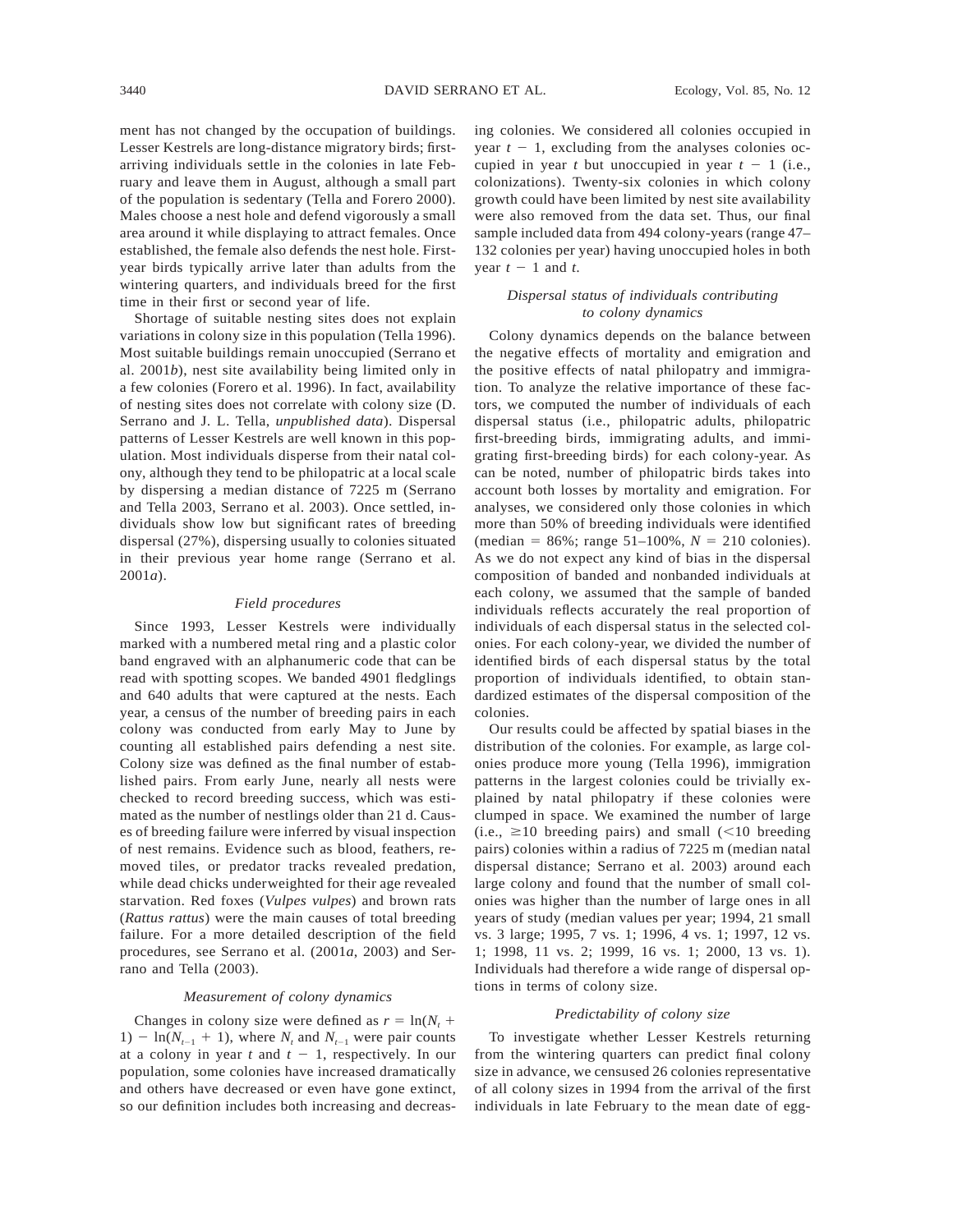TABLE 1. Mixed model for the effect of average breeding success and colony size on colony dynamics of Lesser Kestrels in the Mid Ebro Valley, northeastern Spain.

| Parameter              | Parameter estimate | <b>SE</b> |       |          |
|------------------------|--------------------|-----------|-------|----------|
| Intercept              | $-0.3279$          | 0.05195   |       |          |
| Breeding success (BS)  | 0.1611             | 0.01853   | 75.58 | < 0.0001 |
| Colony size (CS)       | $-0.02423$         | 0.007327  | 10.94 | 0.0011   |
| $BS \times CS$         | 0.009144           | 0.003340  | 7.49  | 0.0066   |
| Numerator df           |                    |           |       |          |
| Denominator df         | 246                |           |       |          |
| Explained deviance (%) | 34.09              |           |       |          |

*Notes:* All variables were measured in year  $t - 1$ . Colony site and year were fitted as random terms. Note that breeding success and colony size are weakly, although significantly, intercorrelated (Spearman rank correlation coefficient,  $r_s = 0.248$ ,  $P < 0.0001$ ).

laying in mid-May. Censuses were performed every nine days by counting the maximum number of birds present at each colony during five minutes of observation. We analyzed the correlation between final colony size and each one of the seven censuses performed.

#### *Statistical analyses*

Most data were analyzed by applying generalized linear models (GLMs, McCullagh and Nelder 1983). When we had several measures of the same colonies in different time intervals, variance–covariance structures were modelled by using generalized linear mixed models (GLMMs), which allow us to account for nonindependence in the data set (Littell et al. 1996). We fitted the mixed models by proc MIXED in SAS when the response variable was normally distributed or could be normalized. Appropriate link functions and error structures for Poisson and binomially distributed data were implemented by using the SAS macro GLIMMIX. For all multivariable analyses, we started with a sat-



FIG. 1. Relationship between changes in colony size of Lesser Kestrels between year *t* and  $t - 1$  (*r*) and mean breeding success in year  $t - 1$  in the Mid Ebro Valley, northeastern Spain. The grid was based on a mixed model (see Table 1) where the colony size effect and the colony size  $\times$  mean breeding success interaction were also accounted for.

urated model including the main effects and all interactions as fixed terms and colony identity and year as random terms. Model selection was made by sequentially removing nonsignificant variables starting with the interactions. Higher polynomial models were also fitted to account for potential nonlinear relationships. All tests were two-tailed.

## **RESULTS**

## *The role of breeding success and dispersal status on colony dynamics*

Changes in colony size were positively related to mean breeding success in year  $t - 1$ , but this effect increased with colony size as indicated by the significant interaction between both effects (Table 1, Fig. 1). Importantly, predation rate was the main determinant of mean breeding success in the colonies (estimate  $\pm$ 1 se =  $-0.01260 \pm 0.000319$ ;  $F_{1,236} = 1563.18$ ,  $P \le$  $0.0001$ ; explained deviance = 77.65%). Therefore, predation negatively affected colony dynamics, its effect also varying with colony size (percentage of predated nests, estimate  $\pm 1$  SE =  $-0.00527 \pm 0.000638$ ;  $F_{1,259}$  $= 68.00, P < 0.0001;$  colony size,  $-0.00082 \pm$ 0.004176;  $F_{1,259} = 0.04$ ,  $P = 0.084$ ; percentage of predated nests  $\times$  colony size,  $-0.00033 \pm 0.000107$ ;  $F_{1,259}$  $= 9.31, P = 0.0025.$ 

When colony dynamics was analyzed with respect to the dispersal status of individuals breeding in year *t*, significant interactions of colony size with the number of philopatric adults, immigrant adults, and firstbreeding immigrants were detected (Table 2). This means that the contribution of individuals of each dispersal status to colony dynamics differed among colonies of different sizes. Philopatric first-breeding birds, however, had a similar effect on colony dynamics in the whole range of colony sizes (Table 2). Note, however, that all these values are intercorrelated among each other (Spearman rank correlation coefficients  $r_s = 0.46{\text -}0.72$ ; all *P* values <0.0001). Multicollinearity decreases statistical power and causes exclusion of significant variables (Graham 2003), problems that can be ignored in this model because all input variables were significant. Taken together, univariable analyses showed that colony dynamics was affected, in order of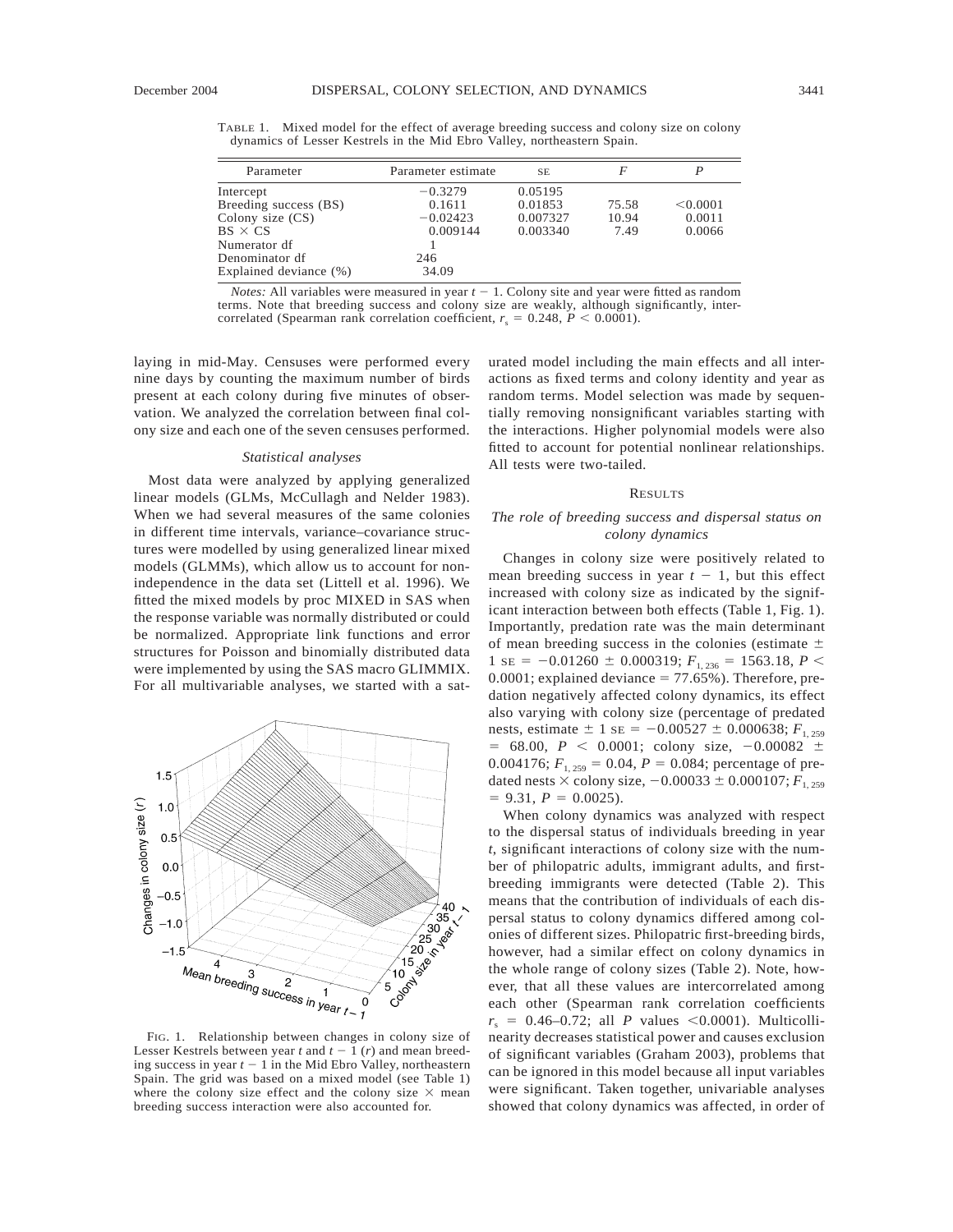TABLE 2. Mixed model for the relationship between changes in colony size and dispersal status of individuals breeding at a colony site in year *t*.

| Parameter                       | Estimate   | <b>SE</b> | F     | D        |
|---------------------------------|------------|-----------|-------|----------|
| Intercept                       | $-0.63420$ | 0.03620   |       |          |
| Colony size $(CS)$              | $-0.04253$ | 0.00839   | 25.71 | < 0.0001 |
| Philopatric adults (PA)         | 0.00996    | 0.00962   | 1.07  | 0.3039   |
| Immigrant adults (IA)           | 0.15290    | 0.01593   | 92.11 | < 0.0001 |
| Philopatric first-breeders (PF) | 0.06243    | 0.02369   | 70.10 | < 0.0001 |
| Immigrant first-breeders (IF)   | 0.15240    | 0.01821   | 6.95  | 0.0103   |
| $PA \times CS$                  | 0.001083   | 0.00032   | 11.85 | 0.0010   |
| $IA \times CS$                  | $-0.00357$ | 0.00091   | 15.35 | 0.0002   |
| IF $\times$ CS.                 | $-0.00718$ | 0.00119   | 36.25 | < 0.0001 |
| Explained deviance (%)          | 68.21      |           |       |          |

*Notes:* Colony size was measured in year  $t - 1$ . Colony site and year were fitted as random terms.

importance, by adult philopatry (52.25% of the deviance), natal immigration (48.34%), adult immigration (46.48%), and natal philopatry (39.51%). The contribution that philopatric adults made to colony dynamics was very little in small colonies, but increased dramatically with colony size (Fig. 2). The contribution of immigrants (both first-breeders and adults) was important in small and medium-sized colonies, while its influence was much lower in large ones (Fig. 2). Intercorrelation among predictors, however, also could cause inaccurate model parameterization (Graham 2003), but at least sign of estimates can be obtained, and uncertainty is not likely to cause severe problems

when interpreting individual coefficients of the strongest effects.

In places with only one breeding pair, immigrants were expected to have a major effect on colony growth, since the effect of the number of locally born individuals and philopatric individuals is necessarily small. However, why does immigration have only a small effect on the dynamics of large colonies? To answer this question, we investigated the absolute number of philopatric adults and immigrants at colonies of different sizes. The number of individuals of both states increased with colony size the year before, although the number of immigrants increased only up to a maximum



FIG. 2. Sensitivity of the mixed model of interannual changes in colony size of Lesser Kestrels (*r*) to changes in the number of individuals of each dispersal status: philopatric adults (PA), immigrant adults (IA), philopatric first-breeders (PF), and immigrant first-breeders (IF). Senstivity in each of the input variables was assessed by increasing its observed value by 10% while all other variables were held constant and then calculating the change in the magnitude of the estimated *r*. Colony size is also shown, as the effect of most variables varies with the number of breeding pairs in year  $t - 1$  (see Table 2).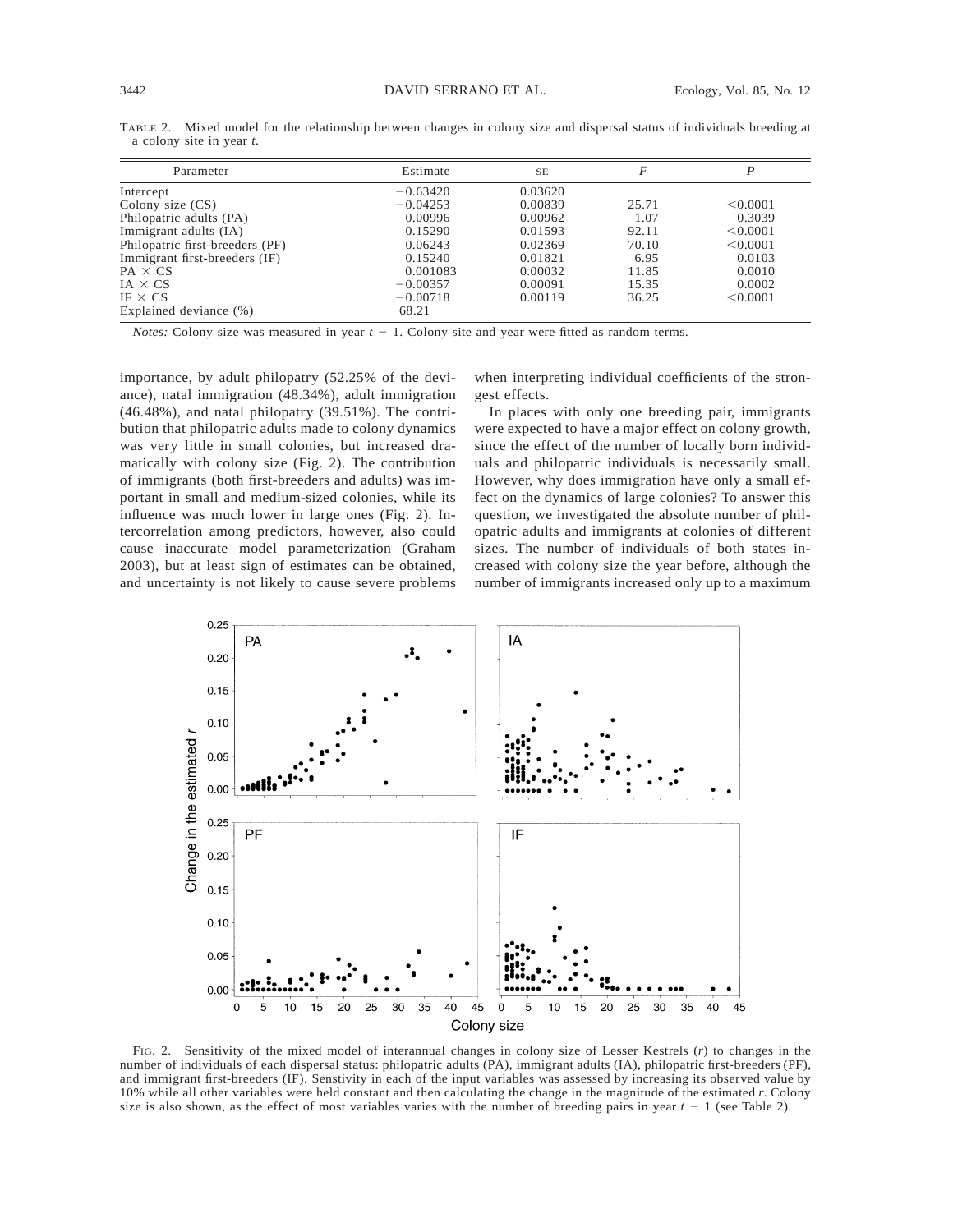

FIG. 3. Relationship between colony size of Lesser Kestrels in year  $t - 1$  and the estimated number of philopatric adults (circles, solid line) and immigrants (triangles, dotted line) in year  $t$ . Note that only colonies with  $\leq 15\%$  of nests depredated in year  $t - 1$  are shown to account for the confounding effect of differential nest failure associated with colony size. Means  $(\pm 1 \text{ se})$  for the estimated number of individuals are represented.

in colonies of 10–20 pairs (philopatric adults, estimate  $\pm$  1 se = 0.04658  $\pm$  0.003084,  $F_{1,77}$  = 228.09, *P* < 0.0001; immigrants, 0.05414  $\pm$  0.005277,  $F_{1,77}$  = 105.24,  $P < 0.0001$ ; philopatric adults  $\times$  immigrants,  $-0.00220 \pm 0.000288$ ,  $F_{1,77} = 58.62$ ,  $P < 0.0001$ ; see Fig. 3).

## *Relative role of performance-based and social attraction*

*Assumption 1: Spatial and temporal variability in colony quality*.—The number of fledglings reared per nest was analyzed according to colony site and year (colony,  $\chi^2_{284}$  = 960.67, *P* < 0.0001; year,  $\chi^2_7$  = 91.46,  $P < 0.0001$ ; colony  $\times$  year,  $\chi^2_{447} = 1062.39$ ,  $P <$ 0.0001). As the interaction between both effects was significant, we analyzed breeding success for each year separately and found that it varied among colonies in all years (all  $P$  values  $< 0.0001$ ). Thus, colony quality, in terms of breeding performance, varied both in space and time and breeding habitat selection is expected.

*Assumption 2: Temporal autocorrelation in colony quality*.—We investigated the relationship between mean breeding success in year *t* and mean breeding success at various time lags to analyze temporal predictability of the environment. The environment appeared predictable from one year to the next (partial autoregressive mixed model; estimate  $\pm$  1 sE = 0.1169  $\pm$  0.029 84;  $F_{1,118} = 15.35$ ,  $P = 0.0001$ ), but not for time lags of two years  $(F_{1, 118} = 0.46, P = 0.498)$  or more.

*Assumption 3: Predictability of final colony size early in the breeding season*.—Final colony size was positively and highly correlated with the number of individuals in each of the seven censuses performed (*F* values,  $51.70 - 171.61$ ; df, 1, 24; all *P* values  $< 0.0001$ ). Thus, birds prospecting early in the season could predict final colony size even if they attended the colonies only during short time periods.

*Conspecific cues and colony selection*.—Given that the assumptions of both hypotheses were met, we tested whether nonlocal recruits cue on the number of conspecifics and/or on public information to select their breeding site. We analyzed whether the number of nonlocal birds that had opportunity of prospecting at each colony, i.e., immigrating adults and immigrating 2-yr individuals, was associated with the number of philopatric adults in year *t* and/or with the mean breeding success in year  $t - 1$ . We first tested both effects univariately and found that the number of nonlocal recruits was positively related to the number of philopatric adults (estimate  $\pm$  1 se = 0.03616  $\pm$  0.005836;  $F_{1,53}$  $=$  38.39,  $P \le 0.0001$ ), but not to the mean breeding success of conspecifics ( $F_{1,49} = 2.28$ ,  $P = 0.1376$ ; see Fig. 4). When both effects were tested simultaneously in a mixed model the results showed the same pattern (philopatric adults,  $F_{1,48} = 34.72$ ,  $P < 0.0001$ ; mean breeding success,  $F_{1,48} = 1.99$ ,  $P = 0.1643$ ). Both effects were correlated (Spearman rank correlation coefficient,  $r_S = 0.388$ ,  $P < 0.0001$ ), and as even low levels of collinearity have been shown to potentially bias regression analyses (Graham 2003), we performed a complementary analysis to reinforce these results. Given that random terms were not significant in the multivariable mixed model (colony,  $Z = 0.67$ ,  $P =$ 0.2512; year,  $Z = 1.24$ ,  $P = 0.1076$ ), we used a GLM with a type I approach, first regressing one effect against the dependent variable and then testing the residuals against the other. We did this analysis twice, changing the order of fitting the effects in the process, and once again we only found support to the social attraction hypothesis (philopatric adults fitted first,  $F_{1, 109} = 49.02$ ,  $P < 0.0001$ ; philopatric adults fitted second,  $F_{1, 109} = 48.64$ ,  $P < 0.0001$ ; mean breeding



FIG. 4. Relationship between the number of immigrant Lesser Kestrels that had opportunity to prospect with the number of philopatric adults in year *t* (solid circles, solid line) and the mean breeding success in year  $t - 1$  (open circles, dotted line).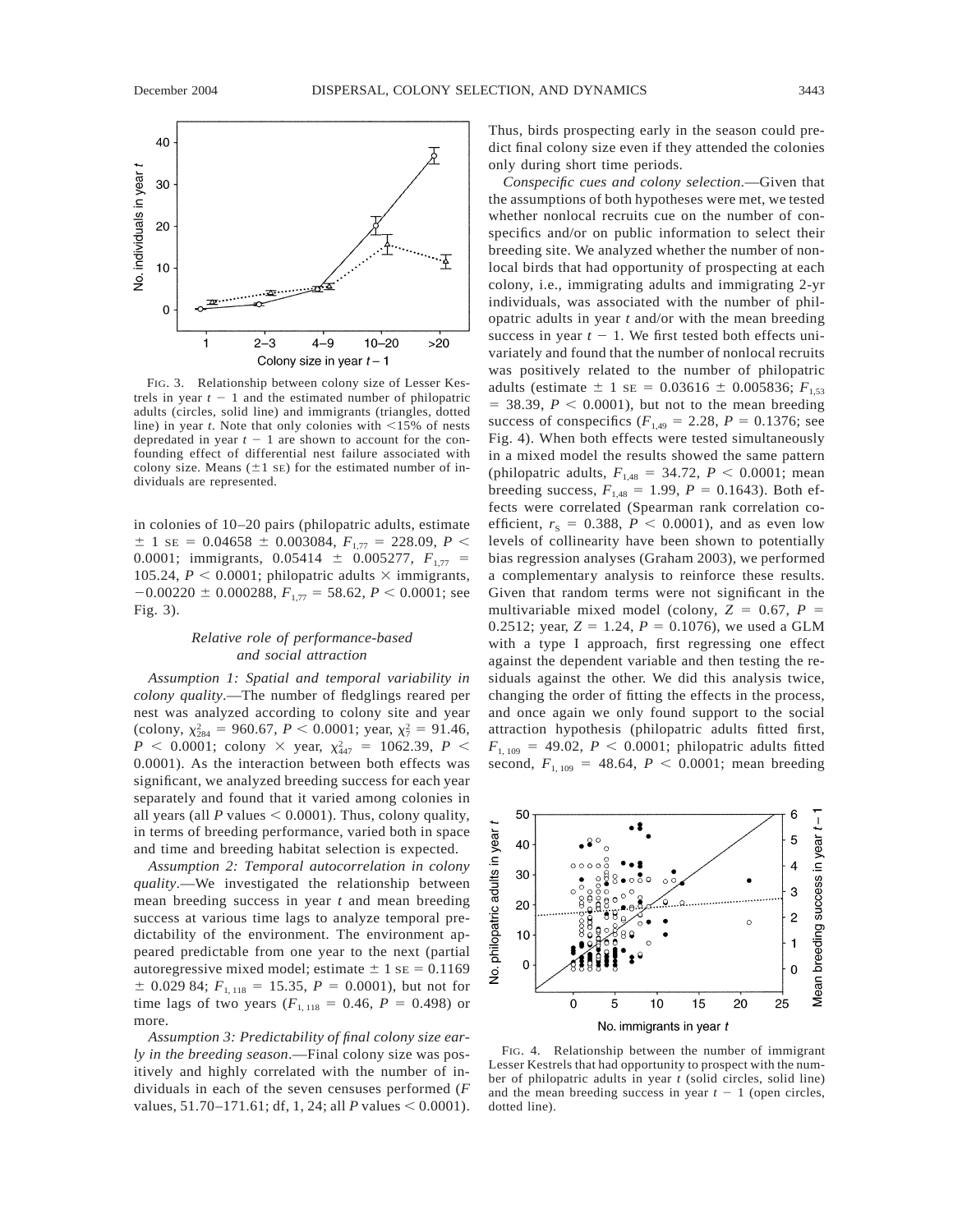success fitted first,  $F_{1, 109} = 1.66$ ,  $P = 0.1982$ ; mean breeding success fitted second,  $F_{1,109} = 1.27$ ,  $P =$ 0.2591). Since there was a colony-year that could be influencing our results (see the colony that had more than 20 immigrants in Fig. 4), we repeated all these analyses removing this point, but the results were nearly identical.

## **DISCUSSION**

Inter-year changes in colony size of Lesser Kestrels were affected by breeding success, which is mainly related to predation pressure, as has been shown in other colonial birds (e.g., Southern et al. 1985, Kilpi 1995). However, few studies have attempted to quantify how colony quality influences settlement and departure decisions to regulate colony dynamics (e.g., Danchin and Monnat 1992, Brown et al. 2000, Oro and Ruxton 2001). In Lesser Kestrels, individuals of all dispersal status contributed to colony dynamics, although the relative importance of immigrants and philopatric adults varied with colony size. Importantly, natal philopatry was the less influential parameter, which indicates that the effect of breeding success on colony dynamics is not trivially explained by the recruitment of locally born individuals, but reflects an important effect of colony quality on dispersal performance and breeding site selection.

As expected, immigration is the main factor affecting changes in the size of small colonies. In contrast, the number of philopatric adults was responsible for the strongest temporal variations in the size of largest colonies. This result could arise from the fact that large colonies can eventually experience massive adult dispersal events associated with total breeding failure because of predation (Serrano et al. 2001*a*), but never experience immigration rates of the same magnitude. Consistently, the number of immigrants increased with colony size up to a threshold (Fig. 3), but above this threshold external recruitment showed a downward trend that may be explained by density-dependent mechanisms to prevent immigrants from joining. This would arise from the greater familiarity with the nesting sites and competing neighbors of previous residents (Krebs 1982, Jakobsson 1988, Tobias 1997). In this scenario, philopatric adults would have the greatest interest in residence and would be behaviorally dominant over newcomers, preventing them from settling in a despotic way (Brown et al. 1990). In Lesser Kestrels, an increase in colony size reduces the mean nearest neighbor distance and increases dramatically the agonistic interactions among individuals (Tella 1996, Negro et al. 1997, Serrano et al. 2003). Indeed, individuals in large colonies have a markedly lower body condition than in small colonies when breeding sites are being established (Tella 1996), suggesting that individuals have to pay significant costs to defend a nest site in a large colony. Negative density-dependent immigration explains the decreasing importance of immigrants on colony dynamics as colony size increases, as well as the equilibrium population size attained in the largest colonies in absence of high predation pressure.

## *The role of conspecific cues on colony dynamics*

Danchin et al. (2001) and Doligez et al. (2003) questioned the literature supporting the conspecifc attraction hypothesis, arguing that social attraction might have been confounded with performance-based attraction. Our study tried to separate the predictions of both hypotheses and supported the idea that social attraction is more important than performance-based attraction for colony selection in Lesser Kestrels. This result is intriguing, as patch quality is temporally autocorrelated, and thereby a strategy based on public information is theoretically expected to perform better than social attraction (Doligez et al. 2003). However, the availability of this information and/or the costs of gathering it could have precluded the evolution of performancebased strategies (Boulinier and Danchin 1997, Doligez et al. 2004). For example, Lesser Kestrels are holenesting birds, and therefore individuals may find it difficult to gather extensive information about reproductive success of others. Furthermore, Lesser Kestrel fledglings stay in the breeding colonies only a few days (Bustamante and Negro 1994), so there could be serious time constraints in the acquisition of this information (Boulinier et al. 1996, Reed et al. 1999). We have shown, however, that colony size is easy to assess (i.e., a few minutes per colony) during a substantially longer time period (i.e., 2.5 mo from arrival to laying date).

Habitat selection based on the decisions of other individuals could be less efficient than a strategy based directly on the outcome of conspecific reproduction, because the performance of this strategy is strongly affected by the ability of already-present individuals to settle in good-quality patches (Beauchamp et al. 1997). So, individuals imitating incorrect behavioral decisions could fall into erroneous informational cascades (Giraldeu et al. 2002). However, prospecting kestrels may reliably use the number of conspecifics to select where to settle because departure decisions of established breeders are based on personal information about breeding success (Serrano et al. 2001*a*), and the increase in mean lifetime reproductive success with colony size shows a net advantage of coloniality in this species (Tella 1996). Furthermore, individuals can easily estimate final colony size, and thus their ''optimal'' colony size for breeding, when returning from the wintering quarters. By cueing on the number of conspecifics, the time and energy costs of direct habitat assessment are probably relaxed, especially in migratory birds such as the Lesser Kestrel. Moreover, this strategy of habitat selection may be beneficial because the main determinant of breeding success is nest predation by nocturnal mammals (Tella 1996), which are unlikely to be detected by the kestrels when settling in the colonies.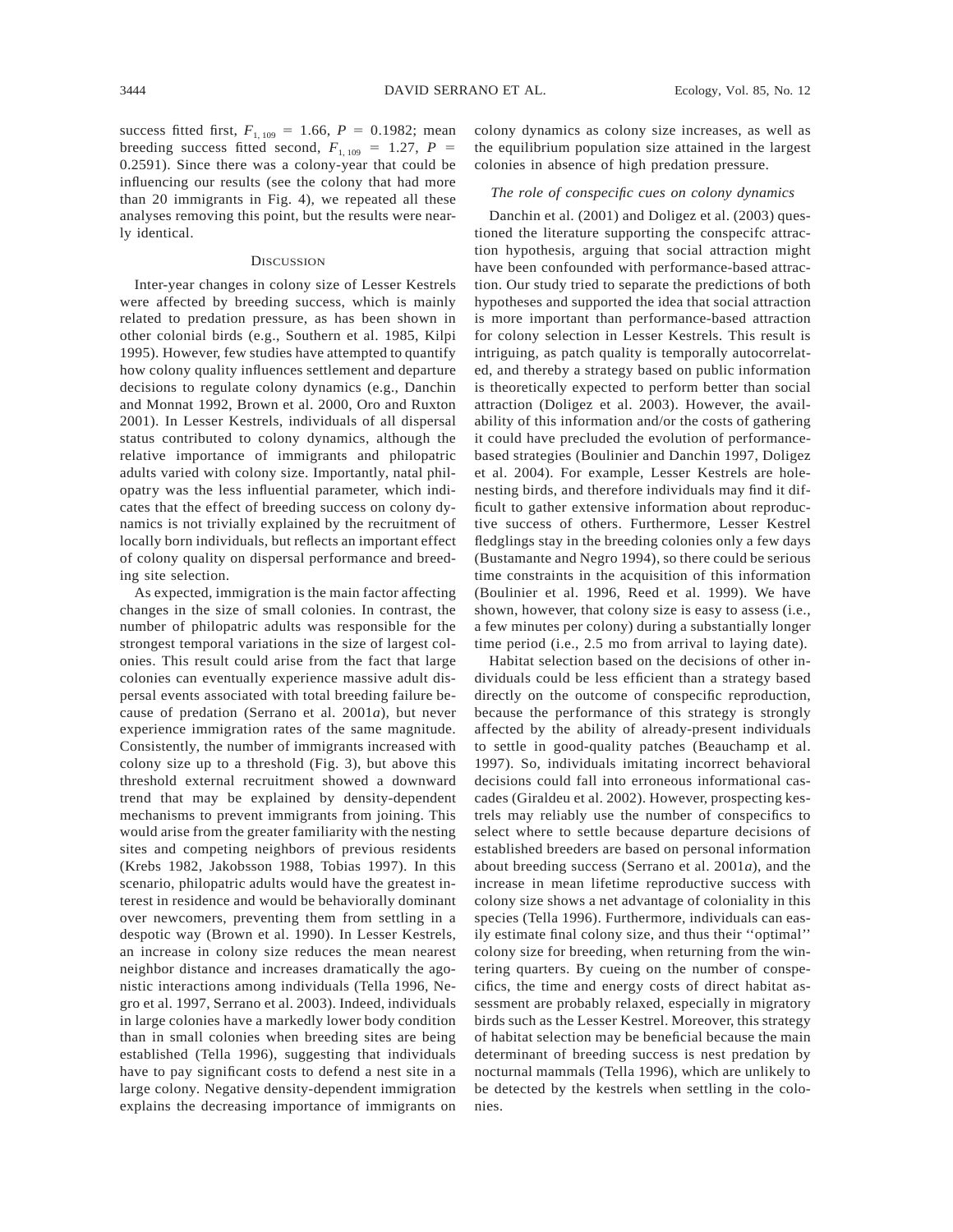Shields et al. (1988) proposed that Barn Swallows (*Hirundo rustica*) used the number of nests remaining from the previous breeding season to assess colony quality and the probability of breeding successfully. This ''traditional aggregation hypothesis'' would explain why birds accumulated at successful sites, finally conducting to perennially large colonies. The main predators of Lesser Kestrels, red foxes and brown rats, are nocturnal mammals that cannot be deterred by the kestrels (Tella 1996). Thus, low predation events in large colonies are not a consequence of effective predator mobbing, but large colonies persist in buildings inaccessible to predators (Tella 1996). The number of conspecifics is thereby a good indicator of breeding patch quality, and the logic of colony selection and growth in this species appears to be similar to that described by Shields et al. (1988) in the sense that birds could use the number of established conspecifics as an index of ''historic security'' of the breeding site. To the extent that this mechanism implies the judgment of the relative profitability of the breeding colony on the basis of the decisions of other individuals, and that these decisions provide reliable information about current local environmental quality, social attraction in Lesser Kestrels could be interpreted as habitat copying (Wagner and Danchin 2003) and could even be seen as a particular case of a source of public information. As reported in a foraging context (Valone and Giraldeu 1993, Smith et al. 2001, Coolen et al. 2003), our findings suggest that the use of mean breeding success of conspecifics to select the breeding patch could be widespread in some species but not in others, and the use of other strategies such as social attraction could depend on life history traits and ecological determinants (Tella et al. 1998*b*). Particularly, social attraction is expected to predominate when individuals have access to information about behavioral decisions of conspecifics, but have limited access to the cue on which those decisions were based.

Taken together, our results present a picture of colony dynamics in Lesser Kestrels. Colonies are usually founded by a low number of birds (Tella 1996). Pioneering individuals cannot assess habitat quality through conspecifics, so they are expected to select a site on the basis of direct habitat assessment or on the presence of heterospecifics (Monkkonen et al. 1999). If they experience breeding failure, they tend to disperse to other colonies (Serrano et al. 2001*a*), and such a site is unlikely to attract immigrants. In contrast, adults in successful sites have a higher probability of returning to the same colony to breed and act as attractors to immigrants (Serrano et al. 2001*a*). The extent of colony growth in these successful colonies would be affected by the number of immigrants, which would in turn be determined by the spatial distribution, size, and breeding success of the neighboring colonies (Serrano et al. 2001*a*, 2003). If the colony site continues being a safe place in subsequent years, the number

of individuals increases from year to year through immigrants joining the philopatric adults, until colony size reaches a point at which immigrants are prevented from joining or is otherwise disadvantageous in terms of settlement costs. Thus, large colonies reflect a benign environment for breeding, although conspecifics seem to produce opposing effects in the largest colonies probably by attracting, but also by preventing, potential immigrants from settling. In our population, many individuals seem to have low chances of joining a large colony, so settling in a small colony or even pioneering an unoccupied building may become ''the best of a bad job'' for some individuals in spite of the risk of breeding failure (Forbes and Kaiser 1994). This model, together with the instability of colony quality between time lags of more than two years, could explain spatiotemporal variations in colony size and why all individuals do not concentrate in a few big colonies (Brown and Rannala 1995).

In conclusion, our findings emphasize the importance of positive as well as negative effects of conspecifics on habitat selection processes (Stamps 2001). Social attraction allows dispersers to locate suitable breeding sites quickly and to obtain fitness benefits after settling, but they seem to be faced with settlement costs in the largest colonies. The singularity of our results is that they could explain spatiotemporal variations in colony size, as well as the behavioral mechanisms maintaining facultative coloniality in this and probably other species of colonial birds. Nonetheless, colony choice is a complex behavior that may include private and public information, social attraction, and direct habitat assessment. The costs and benefits of obtaining these types of information seem to differ among species, so more detailed studies on both colonial and territorial birds with different life history traits are needed.

### **ACKNOWLEDGMENTS**

We are indebted to E. Ursúa, A. Gajón, R. López, O. Ceballos, Y. Menor, F. Hiraldo, A. Giráldez, J. M. Grande, I. Luque, R. Jovani, L. Bolonio, F. J. Moreno, E. Pelayo, F. J. Sampietro, I. Sánchez, I. Bisson, G. Blanco, M. Bertellotti, C. Sánchez, M. Pomarol, E. Muñoz, M. Villarroel, J. C. Cirera, F. Hernández, C. Cortázar, J. Blasco, and J. A. Pinzolas for helping us to monitor the colonies. Daniel Oro, Etienne Danchin, Roger Jovani, and two anonymous reviewers offered important suggestions to early drafts. During writing M. G. Forero was supported by a contract Ramón y Cajal of de MCyT of Spain. Financial support was partially provided by collaborative projects with Diputación General de Aragón (1994–95 and 2000), SEO/BirdLife (1998–99), and by DGI-CYT and DGES Projects PB93-0040 and PB96-0834.

### LITERATURE CITED

- Alexander, R. D. 1974. The evolution of social behavior. Annual Review of Ecology and Systematics **5**:325–383.
- Beauchamp, G., M. Bélisle, and L.-A. Giraldeu. 1997. Influence of conspecific attraction on the spatial distribution of learning foragers in a patchy habitat. Journal of Animal Ecology **66**:671–682.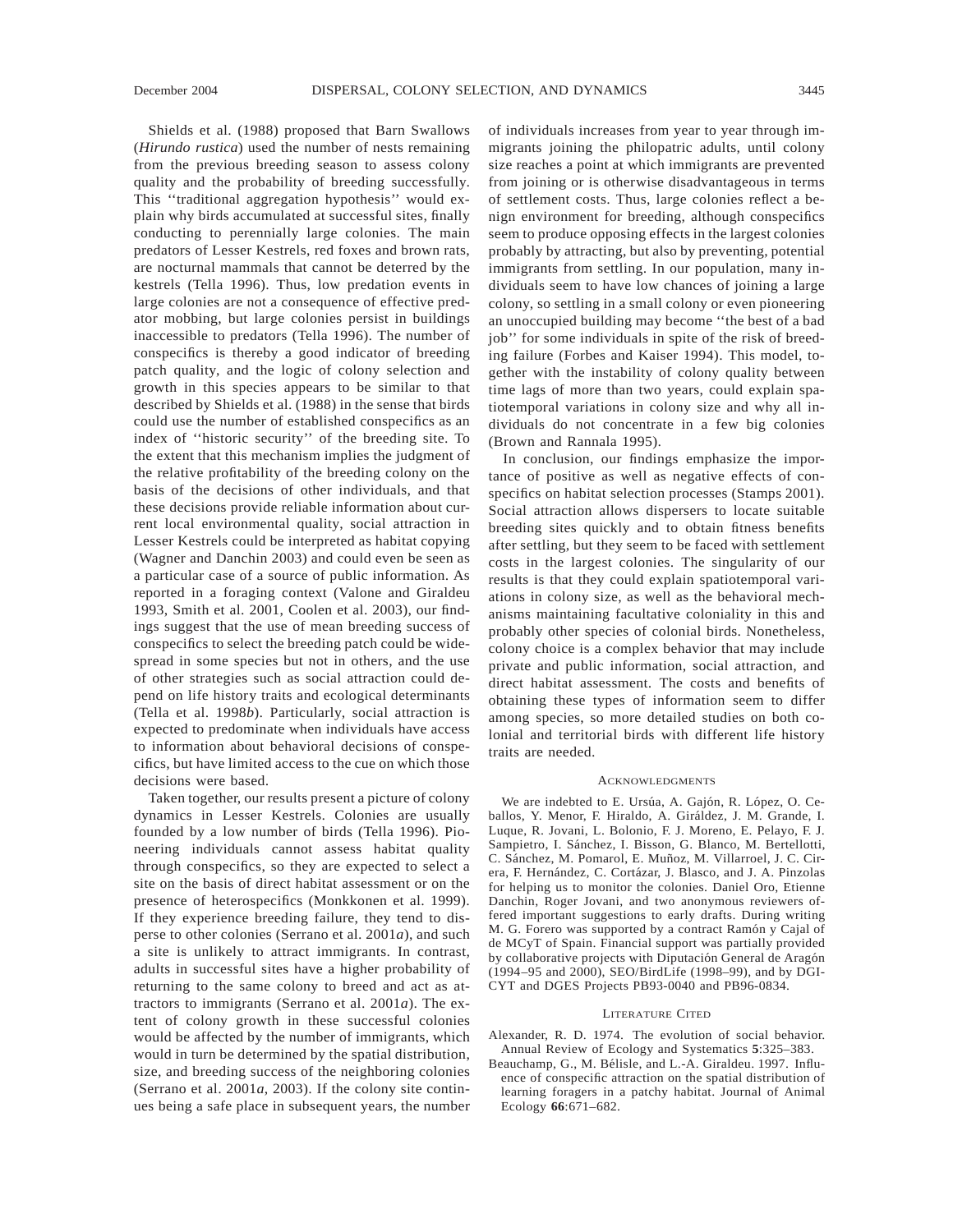- Booth, D. J. 1992. Larval settlement patterns and preferences by domino damselfish *Dascyllus albisella* Gill. Journal of Experimental Marine Biology and Ecology **155**:85–104.
- Boulinier, T., and E. Danchin. 1997. The use of conspecific reproductive success for breeding patch selection in territorial migratory species. Evolutionary Ecology **11**:505– 517.
- Boulinier, T., E. Danchin, J.-Y. Monnat, C. Doutrelant, and B. Cadiou. 1996. Timing of prospecting and the value of information in a colonial breeding bird. Journal of Avian Biology **27**:252–256.
- Boulinier, T., N. G. Yoccoz, K. D. McCoy, K. E. Erikstad, and T. Tveraa. 2002. Testing the effect of conspecific reproductive success on dispersal and recruitment decisions in a colonial bird: design issues. Journal of Applied Statistics **29**:509–520.
- Brown, C. R., and M. B. Brown. 1986. Ectoparasitism as a cost of coloniality in Cliff Swallows (*Hirundo pyrrhonota*). Ecology **67**:1206–1218.
- Brown, C. R., and M. B. Brown. 1996. Coloniality in the cliff swallow. Chicago University Press, Chicago, Illinois, USA.
- Brown, C. R., and M. B. Brown. 2001. Avian coloniality: progress and problems. Current Ornithology **16**:1–82.
- Brown, C. R., M. B. Brown, and E. Danchin. 2000. Breeding habitat selection in cliff swallows: the effect of conspecific reproductive success on colony choice. Journal of Animal Ecology **69**:133–142.
- Brown, C. R., and B. Rannala. 1995. Colony choice in birds: models based on temporally invariant site quality. Behavioral Ecology and Sociobiology **36**:221–228.
- Brown, C. R., B. J. Stutchbury, and P. D. Walsh. 1990. Choice of colony size in birds. Trends in Ecology and Evolution **5**:398–407.
- Bustamante, J., and J. J. Negro. 1994. The post-fledging dependence period of the lesser kestrel (*Falco naumanni*) in southwestern Spain. Journal of Raptor Research **28**:158– 163.
- Clobert, J., E. Danchin, A. Dhondt, and J. D. Nichols. 2001. Dispersal. Oxford University Press, Oxford, UK.
- Cody, M. L. 1985. Habitat selection in birds. Academic Press, San Diego, California, USA.
- Coolen, I., Y. van Bergen, R. L. Day, and K. N. Laland. 2003. Species difference in adaptive use of public information in sticklebacks. Proceedings of the Royal Society of London B **270**:2413–2419.
- Danchin, E., T. Boulinier, and M. Massot. 1998. Conspecific reproductive success and breeding habitat selection: implications for the study of coloniality. Ecology **79**:2415– 2428.
- Danchin, E., D. Heg, and B. Doligez. 2001. Public information and breeding habitat selection. Pages 243–258 *in* J. Clobert, E. Danchin, A. A. Dhondt, and J. D. Nichols, editors. Dispersal. Oxford University Press, Oxford, UK.
- Danchin, E., and J.-Y. Monnat. 1992. Population dynamics modelling of two neighbouring kittiwake *Rissa tridactyla* colonies. Ardea **80**:171–180.
- Danchin, E., and R. H. Wagner. 1997. The evolution of coloniality: the emergence of new perspectives. Trends in Ecology and Evolution **12**:342–347.
- Doligez, B., C. Cadet, E. Danchin, and T. Boulinier. 2003. When to use public information for breeding habitat selection? The role of environmental predictability and density dependence. Animal Behaviour **66**:973–988.
- Doligez, B., E. Danchin, and J. Clobert. 2002. Public information and breeding habitat selection in a wild bird population. Science **297**:1168–1170.
- Doligez, B., T. Pärt, E. Danchin, J. Clobert, and L. Gustafsson. 2004. Availability and use of public information and con-

specific density for settlement decisions in the collared flycatcher. Journal of Animal Ecology **73**:75–87.

- Duffy, D. C. 1983. The ecology of tick parasitism on densely nesting Peruvian seabirds. Ecology **64**:110–119.
- Etterson, M. A. 2003. Conspecific attraction in loggerhead shrikes: implications for habitat conservation and reintroduction. Biological Conservation **114**:199–205.
- Forbes, L. S., M. Jajam, and G. W. Kaiser. 2000. Habitat constraints and spatial bias in seabird colony distributions. Ecography **23**:575–578.
- Forbes, L. S., and G. W. Kaiser. 1994. Habitat choice in breeding seabirds: when to cross the information barrier. Oikos **70**:377–384.
- Forero, M. G., J. L. Tella, J. A. Donázar, and F. Hiraldo. 1996. Can interspecific competition and nest site availability explain the decrease of lesser kestrel *Falco naumanni* population? Biological Conservation **78**:289–293.
- Forero, M. G., J. L. Tella, K. A. Hobson, M. Bertellotti, and G. Blanco. 2002. Conspecific food competition explains variability in colony size: a test in Magellanic Penguins. Ecology **83**:3466–3475.
- Furness, R. W., and T. R. Birkhead. 1984. Seabird colony distributions suggest competition for food supplies during the breeding season. Nature **311**:655–656.
- Giraldeu, L.-A., T. J. Valone, and J. J. Templeton. 2002. Potential disadvantages of using socially acquired information. Philosophical Transactions of the Royal Society of London B **357**:1559–1566.
- Graham, M. H. 2003. Confronting multicollinearity in ecological multiple regression. Ecology **84**:2809–2815.
- Hoeck, H. N. 1989. Demography and competition in hyrax: a 17 years study. Oecologia **79**:353–360.
- Jakobsson, S. 1988. Territorial fidelity of willow warbler (*Phylloscopus trochilus*) males and success in competition over resource. Behavioral Ecology and Sociobiology **22**: 79–84.
- Jeffries, D. S., and D. H. Brunton. 2001. Attracting endangered species to 'safe' habitats: responses of Fairy Terns to decoys. Animal Conservation **4**:301–305.
- Kharitonov, S. P., and D. Siegel-Causey. 1990. Colony formation in seabirds. Current Ornithology **5**:223–271.
- Kilpi, M. 1995. Breeding success, predation and local dynamics of colonial Common Gulls *Larus canus*. Annales Zoologici Fennici **32**:175–182.
- Kotliar, N. B., and J. Burguer. 1984. The use of decoys to attract Least Terns (*Sterna antillarum*) to abandoned colony sites in New Jersey. Colonial Waterbirds **7**:134–138.
- Krebs, J. R. 1982. Territorial defence in the Great Tit, *Parus major*: do residents always win? Behavioral Ecology and Sociobiology **11**:185–194.
- Kress, S. W., and D. N. Nettleship. 1988. Re-establishment of Atlantic puffins (*Fratercula arctica*) at a former breeding site in the Gulf of Maine. Journal of Field Ornithology **59**: 161–170.
- Littell, R. C., G. A. Milliken, W. W. Stroup, and R. S. Wolfinger. 1996. SAS system for mixed models. SAS Institute, Cary, North Carolina, USA.
- McCullagh, P., and J. A. Nelder. 1983. Generalised linear modelling. Chapman and Hall, London, UK.
- Monkkonen, M., R. Hardling, J. T. Forsman, and J. Tuomi. 1999. Evolution of heterospecific attraction: using other species as cues in habitat selection. Evolutionary Ecology **13**:91–104.
- Muller, K. L. 1998. The role of conspecifics in habitat settlement in a territorial grasshopper. Animal Behaviour **56**: 479–485.
- Muller, K. L., J. A. Stamps, V. V. Krishnan, and N. H. Willits. 1997. The effects of conspecific attraction and habitat quality on habitat selection in territorial birds (*Troglodytes aedon*). American Naturalist **150**:650–661.